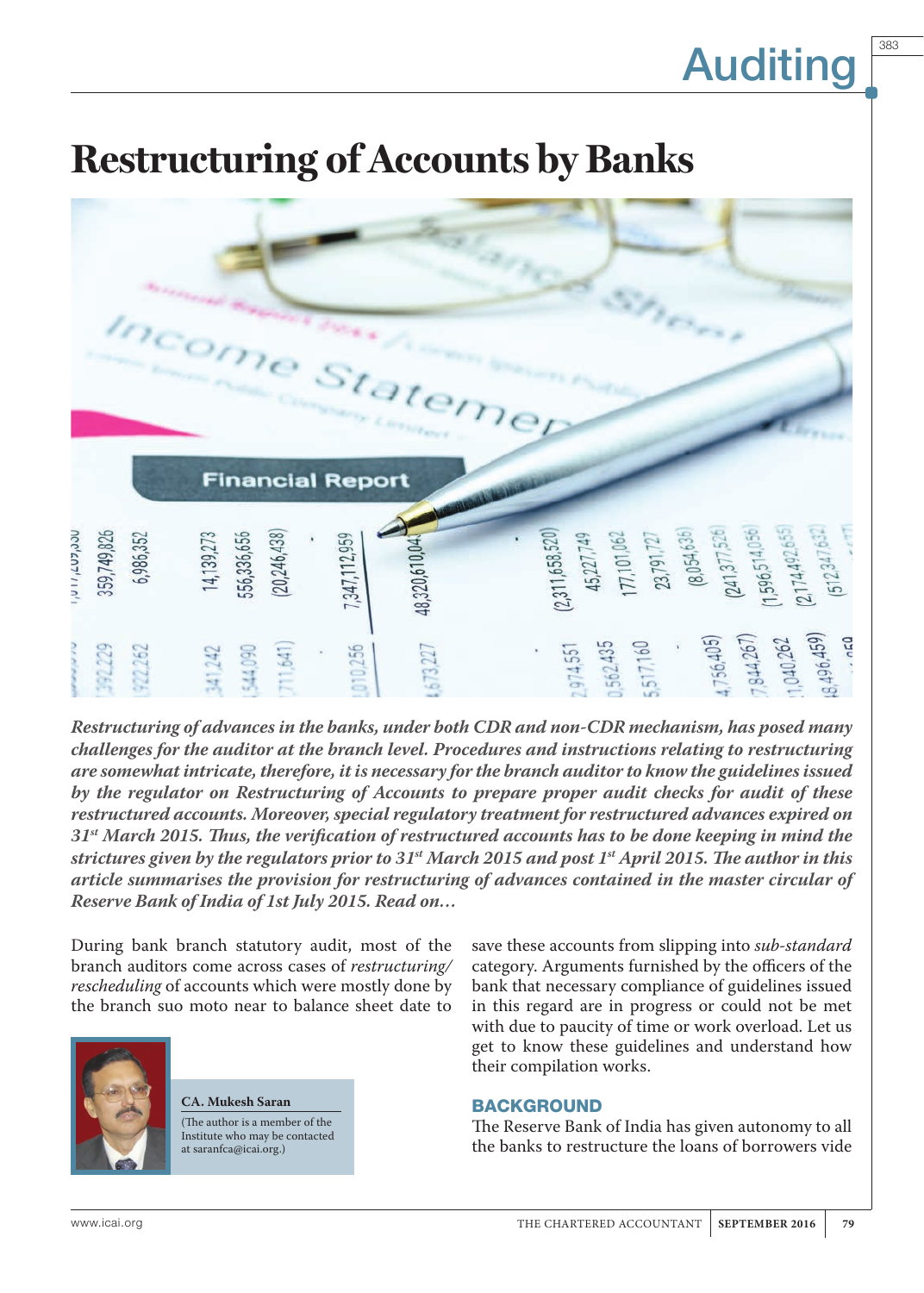Circular No. DBOD.No.BP.BC.9/21.04.048/2012-13 dated 2nd July 2012, Part- B Para 9 to 18. However, rules and regulations of each bank must be in line or rather within the guidelines issued by RBI.

#### Restructured Accounts

Key Concepts in Annex 5 of the master circular defines a restructured account as *one where the bank, for economic or legal reasons relating to the borrower's financial difficulty, grants to the borrower concessions that the bank would not otherwise consider. Restructuring would normally involve modification of terms of the advances/securities, which would generally include, among others, alteration of repayment period/repayable amount/ the amount of installments/rate of interest (due to reasons other than competitive reasons).* 

Thus, any change in repayment schedule of a loan will render it as restructured account. However, extension in repayment tenor of a floating rate loan on reset of interest rate, so as to keep the EMI unchanged provided it is applied to a class of accounts uniformly will not render the account to be classified as 'Restructured account'. In other words, extension or deferment of EMIs to individual borrowers as against to an entire class, would render the accounts to be classified as 'restructured accounts'.

In the cases of roll-over of short term loans, where proper pre-sanction assessment has been made, and the roll-over is allowed based on the actual requirement of the borrower and no concession has been provided due to credit weakness of the borrower, then these might not be considered as restructured accounts. However, if such accounts are rolled-over more than two times, then third rollover onwards the account would have to be treated as a restructured account. Besides, banks should be circumspect while granting such facilities as the borrower may be availing similar facilities from other banks in the consortium or under multiple banking. Further, Short Term Loans for the purpose of this provision do not include properly assessed regular Working Capital Loans like revolving Cash Credit or Working Capital Demand Loans.

### Repeatedly Restructured Accounts

As per the definition of a repeated restructured account as given under 'Key Concepts' in Annex 5 of the master circular, *When a bank restructures an account a second (or more) time(s), the account will be considered as a 'repeatedly restructured account'.* 

*However, if the second restructuring takes place after the period upto which the concessions were extended under the terms of the first restructuring, that account shall not be reckoned as a 'repeatedly restructured account'*.

### PRUDENTIAL GUIDELINES ON RESTRUCTURING OF ADVANCES BY BANKS

RBI guidelines (given in Part B of the master circular) issued on restructuring of advances (other than those restructured under a separate set of guidelines issued by the Rural Planning and Credit Department (RPCD) of the RBI on restructuring of advances on account of natural calamities) are divided into the following four categories :

- (i) Guidelines on restructuring of advances extended to industrial units.
- (ii) Guidelines on restructuring of advances extended to industrial units under the Corporate Debt Restructuring (CDR) Mechanism
- (iii)Guidelines on restructuring of advances extended to Small and Medium Enterprises (SME)
- (iv)Guidelines on restructuring of all other advances.

In these four sets of guidelines on restructuring of advances, the differentiations were broadly made based on whether a borrower is engaged in an industrial activity or a non-industrial activity. In addition, an elaborate institutional mechanism was laid down for accounts restructured under Corporate Debt Restructuring (CDR) Mechanism. (Annex -4 of master circular).

The major difference in the prudential regulations was in the stipulation that subject to certain conditions, the accounts of borrowers engaged in industrial activities (under CDR Mechanism, SME Debt Restructuring Mechanism and outside these mechanisms) continued to be classified in the existing asset classification category upon restructuring. This benefit of retention of asset classification on



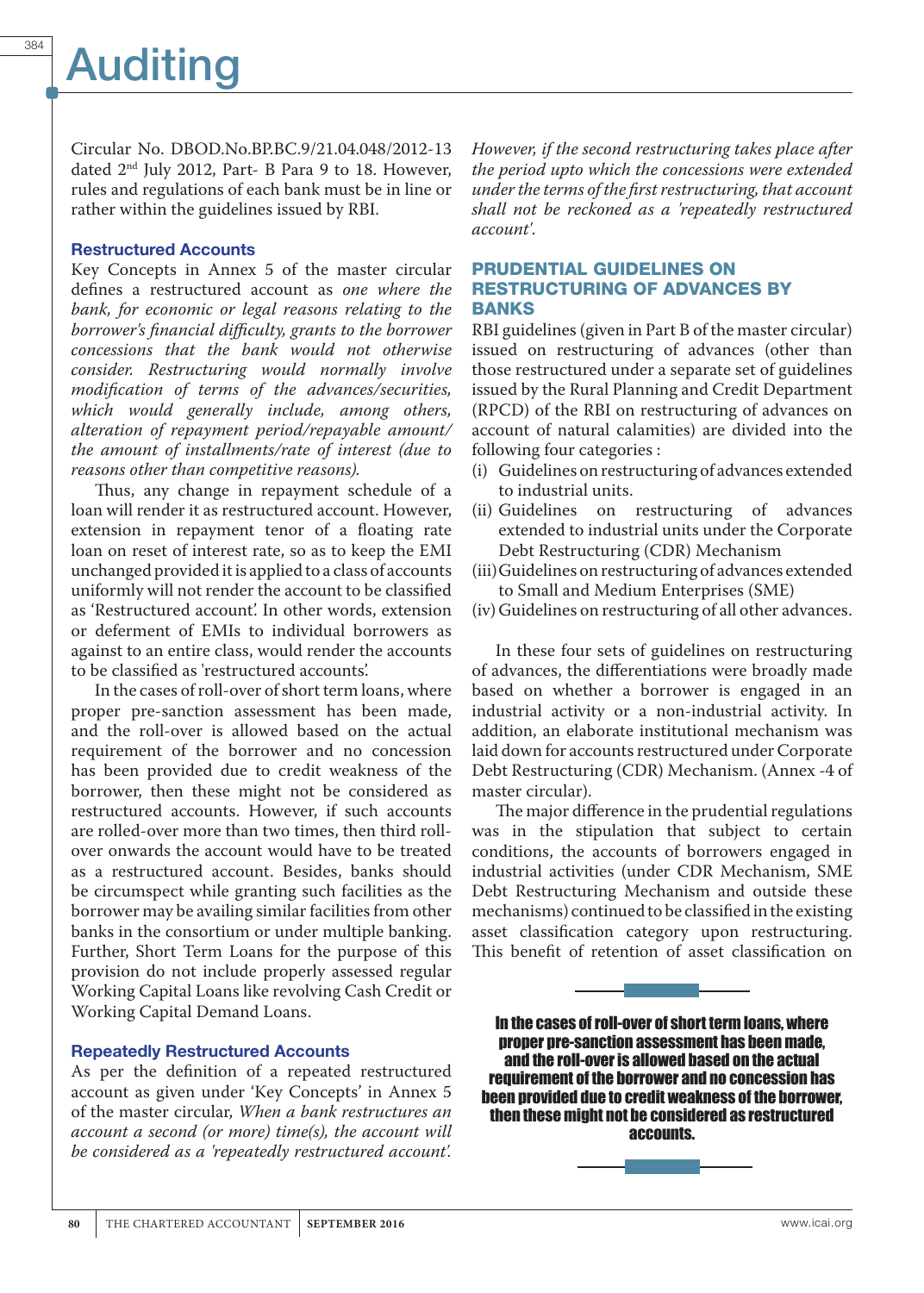385

restructuring was not made available to the accounts of borrowers engaged in non-industrial activities except to SME borrowers.

Another difference was that the prudential regulations covering the CDR Mechanism and restructuring of advances extended to SMEs were more detailed and comprehensive than that covering the restructuring of the rest of the advances including the advances extended to the industrial units, outside CDR Mechanism. Further, the CDR Mechanism was made available only to the borrowers engaged in industrial activities.

*These guidelines are not for those accounts which are restructured on account of natural calamities which will continue to be covered by the extant guidelines issued by the RPCD*.

### General Principles and Prudential Norms for Restructured Advances

The principles and prudential norms are applicable to all advances including the borrowers, who are eligible for special regulatory treatment for asset classification as specified in para 20 of the master circular.

### Special Regulatory Treatment

The special regulatory treatment for asset classification, in modification to the provisions in this regard stipulated for Conversion of Principal into Debt/ Equity, will be available to the borrowers engaged in important business activities, subject to compliance with certain conditions as enumerated in para 20.2 of the master circular. Such treatment is not extended to the following categories of advances:

- i. Consumer and personal advances;
- ii. Advances classified as Capital market exposures;
- iii. Advances classified as commercial real estate exposures.

The asset classification of these three categories accounts as well as that of other accounts which do not comply with the conditions enumerated in para 20.2 of master circular, will be governed by these prudential norms.

The special regulatory treatment has the following two components:

- (i) Incentive for quick implementation of the restructuring package.
- (ii) Retention of the asset classification of the restructured account in the pre-restructuring asset classification category.



The special regulatory treatment for asset classification, in modification to the provisions in this regard stipulated for Conversion of Principal into Debt/ Equity, will be available to the borrowers engaged in important business activities, subject to compliance with certain conditions as enumerated in para 20.2 of the master circular.

In line with the recommendation of the Working Group (Chairman: Shri B. Mahapatra) to review the existing prudential guidelines on restructuring of advances by banks/financial institutions, the extant incentive for quick implementation of restructuring package and asset classification benefits (para 20.2.1 and 20.2.2 of master circular) available on restructuring on fulfilling the conditions have been withdrawn for all restructurings effective from 1st April 2015 with the exception of provisions related to changes in DCCO (Date of Commencement of Commercial Operation) in respect of infrastructure as well as non-infrastructure project loans (please see paragraph 4.2.15 of master circular). It implies that with effect from  $1<sup>st</sup>$  April 2015, a standard account on restructuring (for reasons other than change in DCCO and) would be immediately classified as sub-standard on restructuring as also the non-performing assets, upon restructuring, would continue to have the same asset classification as prior to restructuring and slip into further lower asset classification categories as per the extant asset classification norms with reference to the prerestructuring repayment schedule.

### Eligibility Criteria for Restructuring of Advances

- Banks may restructure the accounts classified under 'standard', 'sub- standard' and 'doubtful' categories.<br>Banks
- cannot reschedule/restructure/ renegotiate borrowal accounts with retrospective effect. While a restructuring proposal is under consideration, the usual asset classification norms would continue to apply. The process of re-classification of an asset should not stop merely because restructuring proposal is under consideration. The asset classification status as on the date of approval of the restructured package by the competent authority would be relevant to decide the asset classification status of the account after restructuring/rescheduling/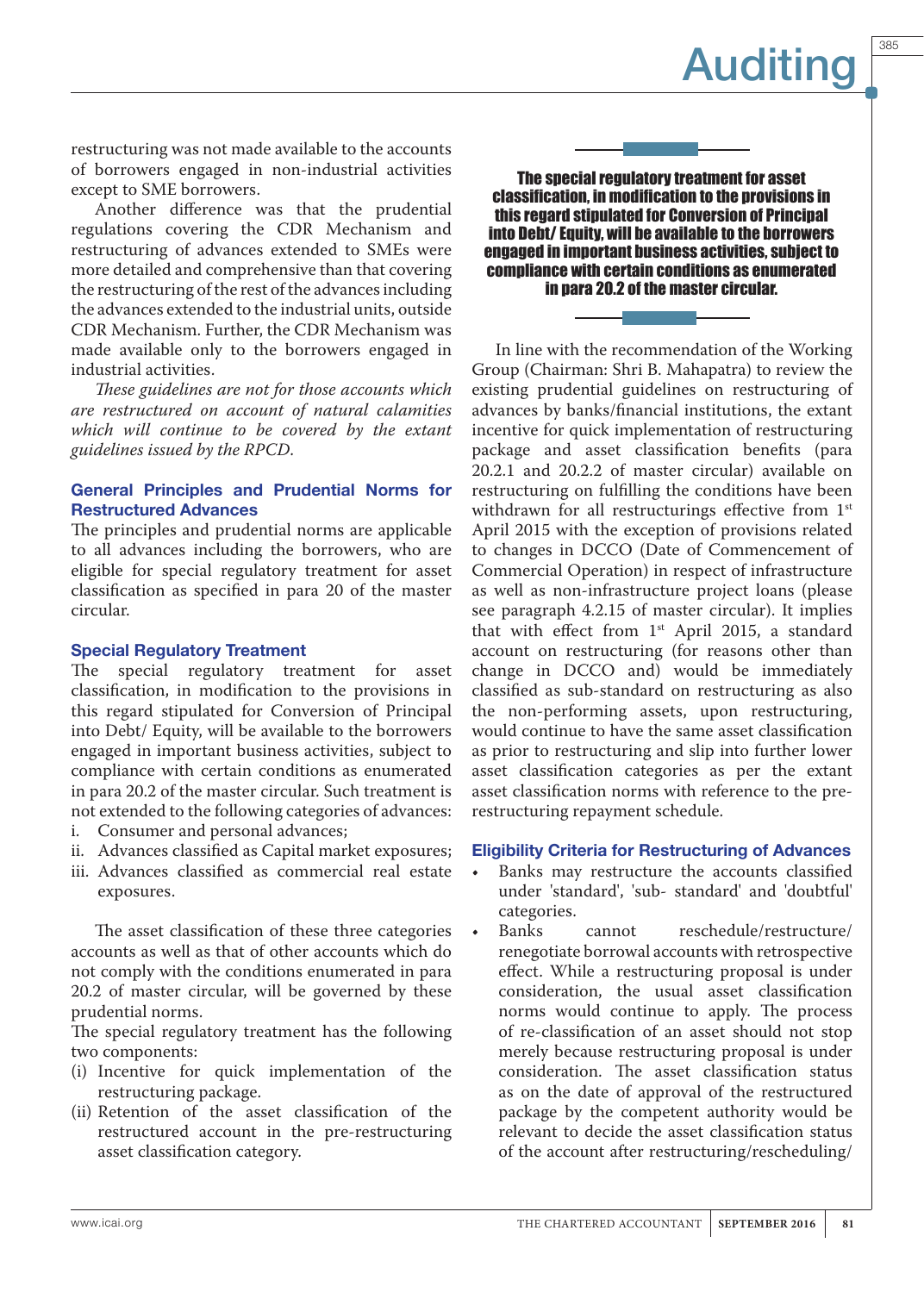renegotiation. In case there is undue delay in sanctioning a restructuring package and in the meantime the asset classification status of the account undergoes deterioration, it would be a matter of supervisory concern.

- Normally, restructuring cannot take place unless alteration/changes in the original loan agreement are made with the formal consent/ application of the debtor. However, the process of restructuring can be initiated by the bank in deserving cases subject to customer agreeing to the terms and conditions.
- No account will be taken up for restructuring by the banks unless the financial viability is established and there is a reasonable certainty of repayment from the borrower, as per the terms of restructuring package. Any restructuring done without looking into cash flows of the borrower and assessing the viability of the projects/activity financed by banks would be treated as an attempt at ever greening a weak credit facility and would invite supervisory concerns/action. should accelerate the recovery measures in respect of such accounts. The viability should be determined by the banks based on the acceptable viability benchmarks determined by them, which may be applied on a case-by-case basis, depending on merits of each case. Illustratively, the parameters may include the return on capital employed, debt service coverage ratio, gap between the internal rate of return and cost of funds and the amount of provision required in lieu of the diminution in the fair value of the restructured advance. As different sectors of economy have different performance indicators, it will be desirable that banks adopt these broad benchmarks with suitable modifications. Therefore, it has been decided that the viability should be determined by the banks based on the acceptable viability parameters and benchmarks for each parameter determined by them. The benchmarks for the viability parameters adopted by the CDR Mechanism are given in the Appendix to Part–B of the master circular and individual banks may suitably adopt them with appropriate adjustments, if any, for specific sectors while restructuring of accounts in non-CDR cases.
- While the borrowers indulging in frauds and malfeasance will continue to remain ineligible for restructuring, banks may review the reasons for classification of the borrowers as wilful

defaulters, specially in old cases where the manner of classification of a borrower as a wilful defaulter was not transparent, and satisfy itself that the borrower is in a position to rectify the wilful default. The restructuring of such cases may be done with Board's approval, while for such accounts the restructuring under the CDR Mechanism may be carried out with the approval of the Core Group only.

BIFR cases are not eligible for restructuring without their express approval. CDR Core Group in the case of advances restructured under CDR Mechanism, the lead bank in the case of SME Debt Restructuring Mechanism and the individual banks in other cases, may consider the proposals for restructuring in such cases, after ensuring that all the formalities in seeking the approval from BIFR are completed before implementing the package.

#### Stage of Restructuring of Advances

Restructuring of advances could take place in the following stages:<br>(a) before cor

- commencement of commercial production/operation;
- (b) after commencement of commercial production/ operation but before the asset has been classified as 'sub-standard';
- (c) after commencement of commercial production/ operation and the asset has been classified as 'sub-standard' or 'doubtful'.

#### Asset Classification Norms

- The accounts classified as 'standard assets' should be immediately re- classified as 'sub-standard assets' upon restructuring.
- The non-performing assets, upon restructuring, would continue to have the same asset classification as prior to restructuring and slip into further lower asset classification categories

BIFR cases are not eligible for restructuring without their express approval. CDR Core Group in the case of advances restructured under CDR Mechanism, the lead bank in the case of SME Debt Restructuring Mechanism and the individual banks in other cases, may consider the proposals for restructuring in such cases, after ensuring that all the formalities in seeking the approval from BIFR are completed before implementing the package.

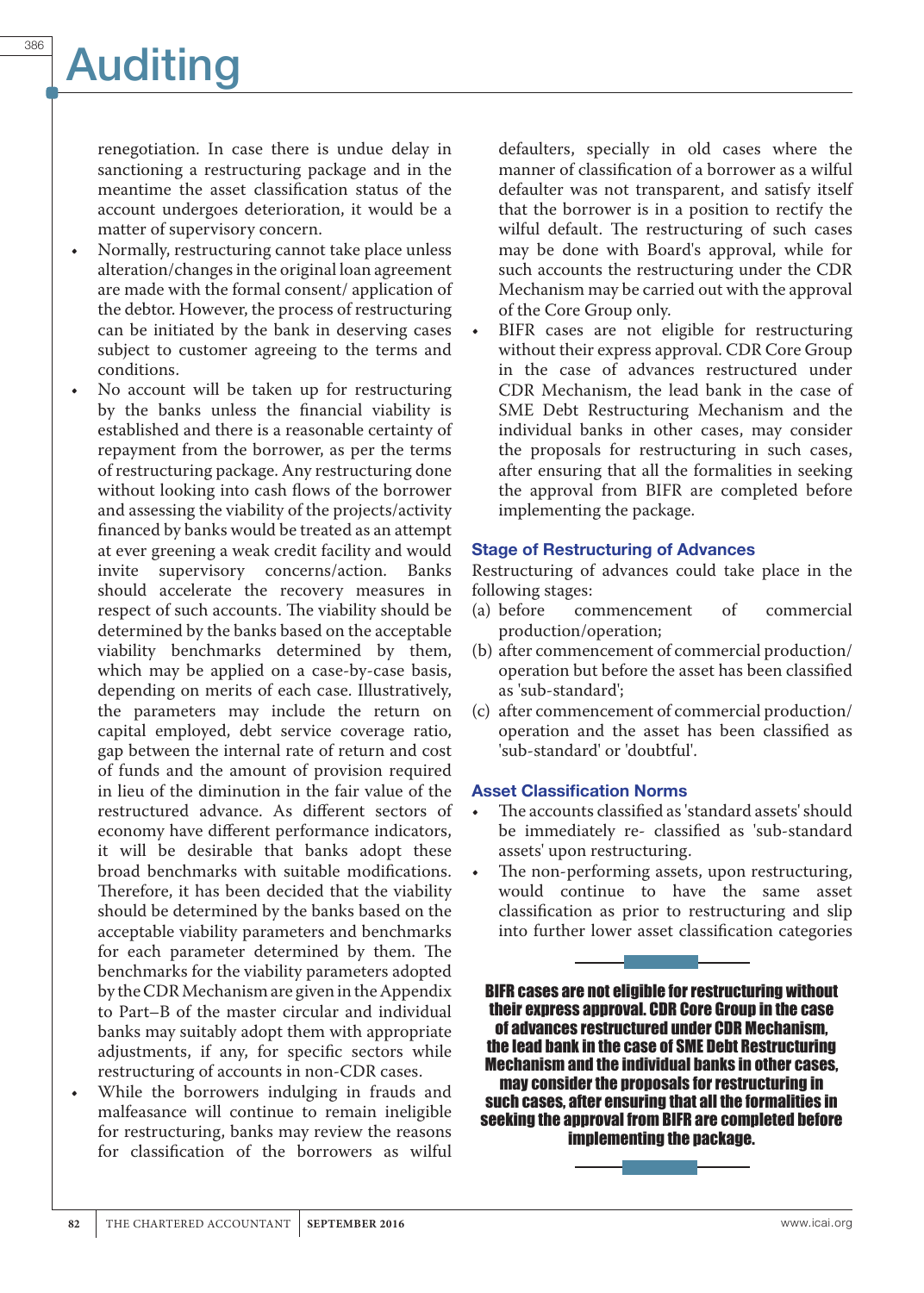387

Restructured accounts classified as standard advances will attract a higher provision (as prescribed from time to time) in the first two years from the date of restructuring. In cases of moratorium on payment of interest/principal after restructuring, such advances will attract the prescribed higher provision for the period covering moratorium and two years thereafter.

as per extant asset classification norms with reference to the pre-restructuring repayment schedule.

- Standard accounts classified as NPA and NPA accounts retained in the same category on restructuring by the bank should be upgraded only when all the outstanding loan/facilities in the account perform satisfactorily during the 'specified period', i.e. principal and interest on all facilities in the account are serviced as per terms of payment during that period.
- In case, however, satisfactory performance after the specified period is not evidenced, the asset classification of the restructured account would be governed as per the applicable prudential norms with reference to the pre-restructuring payment schedule.
- Any additional finance may be treated as 'standard asset' during the specified period under the approved restructuring package. However, in the case of accounts where the prerestructuring facilities were classified as 'substandard' and 'doubtful', interest income on the additional finance should be recognised only on cash basis. If the restructured asset does not qualify for upgradation at the end of the above specified period, the additional finance shall be placed in the same asset classification category as the restructured debt.
- If a restructured asset, which is a standard asset on restructuring in terms of para 20.2 of master circular, is subjected to restructuring on a subsequent occasion, it should be classified as sub-standard. If the restructured asset is a substandard or a doubtful asset and is subjected to restructuring, on a subsequent occasion, its asset classification will be reckoned from the date when it became NPA on the first occasion. However, such advances restructured on second or more occasions may be allowed to be upgraded

to standard category after the specified period in terms of the current restructuring package, subject to satisfactory performance.

### Income Recognition Norms

Subject to provisions for additional finance (para 17.2.5 of master circular), conversion of principal into debt/equity (para 18.2 of master circular) and conversion of unpaid interest into 'funded interest term loan' (FITL), debt or equity instruments (para 19.2 of master circular), interest income in respect of restructured accounts classified as 'standard assets' will be recognised on accrual basis and that in respect of the accounts classified as 'non-performing assets' will be recognised on cash basis.

### Provisioning Norms

### *Provision on restructured advances*

- (i) Banks will hold provision against the restructured advances as per the extant provisioning norms.
- (ii) Restructured accounts classified as standard advances will attract a higher provision (as prescribed from time to time) in the first two years from the date of restructuring. In cases of moratorium on payment of interest/principal after restructuring, such advances will attract the prescribed higher provision for the period covering moratorium and two years thereafter.
- (iii)Restructured accounts classified as nonperforming assets, when upgraded to standard category will attract a higher provision (as prescribed from time to time) in the first year from the date of upgradation.
- (iv)The above-mentioned higher provision on restructured standard advances (2.75 per cent as prescribed vide circular dated 26<sup>th</sup> November 2012) would increase to 5 per cent in respect of new restructured standard accounts (flow) with effect from 1<sup>st</sup> June 2013 and increase in a phased manner for the stock of restructured standard accounts as on  $31<sup>st</sup>$  May 2013 as under :
	- $\cdot$  3.50 per cent- with effect from 31<sup>st</sup> March 2014 (spread over the four quarters of 2013- 14)
	- 4.25 per cent- with effect from  $31<sup>st</sup>$  March 2015 (spread over the four quarters of 2014- 15)
	- 5.00 per cent- with effect from  $31<sup>st</sup>$  March 2016 (spread over the four quarters of 2015- 16)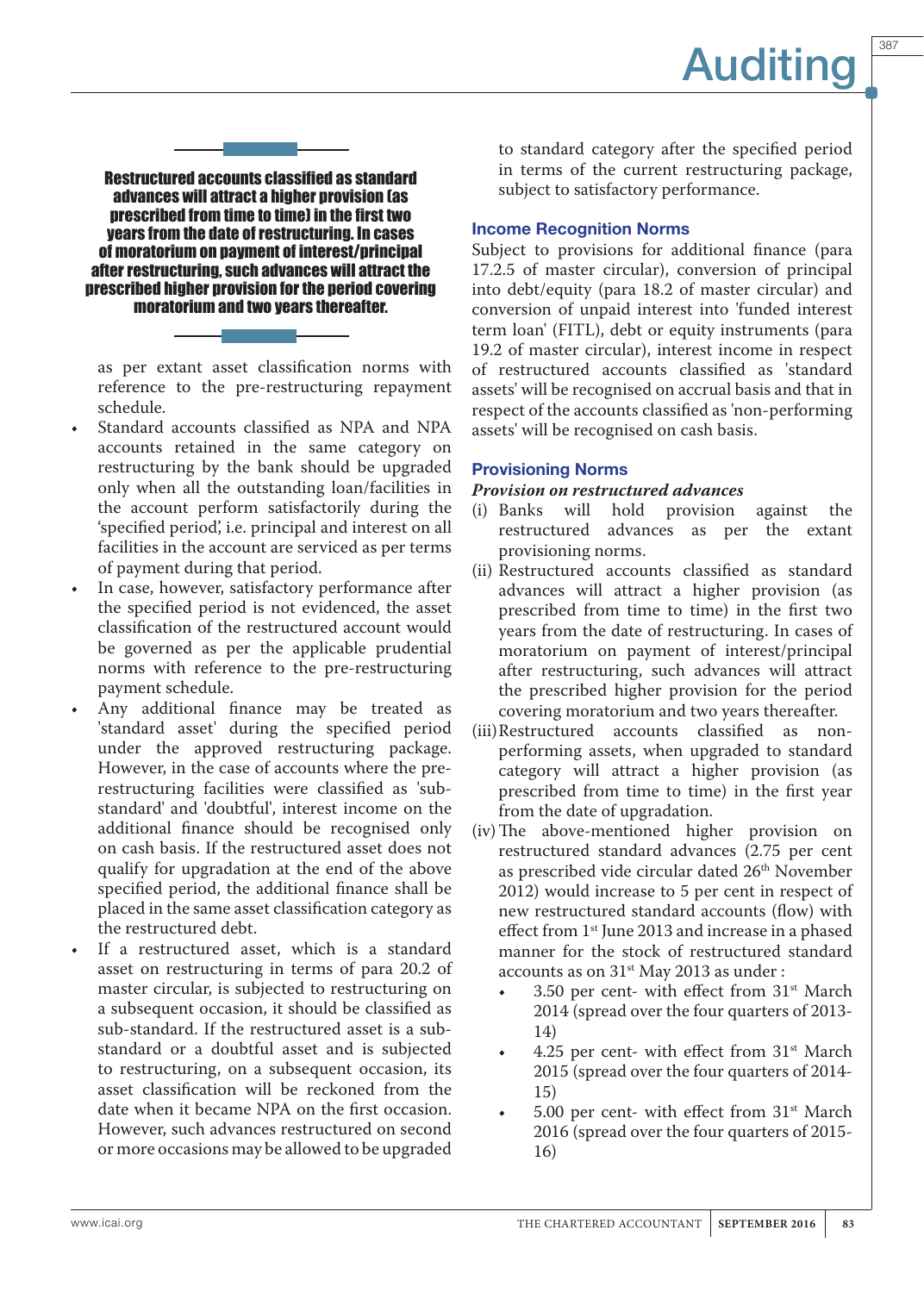### *Provision for diminution in the fair value of restructured advances*

(i) Reduction in the rate of interest and/ or reschedulement of the repayment of principal amount, as part of the restructuring, will result in diminution in the fair value of the advance. Such diminution in value is an economic loss for the bank and will have impact on the bank's market value of equity. It is, therefore, necessary for banks to measure such diminution in the fair value of the advance and make provisions for it by debit to profit & loss account. Such provision should be held in addition to the provisions as per existing provisioning norms as indicated above, and in an account distinct from that for normal provisions.

For this purpose, the erosion in the fair value of the advance should be computed as the difference between the fair value of the loan before and after restructuring. Fair value of the loan before restructuring will be computed as the present value of cash flows representing the interest at the existing rate charged on the advance before restructuring and the principal, discounted at a rate equal to the bank's BPLR or base rate5 (whichever is applicable to the borrower) as on the date of restructuring plus the appropriate term premium and credit risk premium for the borrower category on the date of restructuring. Fair value of the loan after restructuring will be computed as the present value of cash flows representing the interest at the rate charged on the advance on restructuring and the principal, discounted at a rate equal to the bank's BPLR or base rate (whichever is applicable to the borrower) as on the date of restructuring plus the appropriate term premium and credit risk premium for the borrower category on the date of restructuring.

The above formula moderates the swing in the diminution of present value of loans with the interest rate cycle and will have to be followed consistently by banks in future. Further, it is reiterated that the provisions required as above arise due to the action of the banks resulting in change in contractual terms of the loan upon restructuring which are in the nature of financial concessions. These provisions are distinct from the provisions which are linked to the asset classification of the account classified as NPA and reflect the impairment due to deterioration in the

credit quality of the loan. Thus, the two types of the provisions are not substitute for each other.

ii) It was observed that on a few occasions, there were divergences in the calculation of diminution of fair value of accounts by banks. Illustratively, divergences could occur if banks are not appropriately factoring in the term premium on account of elongation of repayment period on restructuring. In such a case the term premium used while calculating the present value of cash flows after restructuring would be higher than the term premium used while calculating the present value of cash flows before restructuring. Further, the amount of principal converted into debt/equity instruments on restructuring would need to be held under AFS and valued as per usual valuation norms. Since these instruments are getting marked to market, the erosion in fair value gets captured on such valuation. Therefore, for the purpose of arriving at the erosion in the fair value, the NPV calculation of the portion of principal not converted into debt/equity has to be carried out separately. However, the total sacrifice involved for the bank would be NPV of the above portion plus valuation loss on account of conversion into debt/equity instruments.

Banks are therefore advised that they should correctly capture the diminution in fair value of restructured accounts as it will have a bearing not only on the provisioning required to be made by them but also on the amount of sacrifice required from the promoters (Ref. para 20.2.2.iv). Further, there should not be any effort on the part of banks to artificially reduce the net present value of cash flows by resorting to any sort of financial engineering. Banks are also advised to put in place a proper mechanism of checks and balances to ensure accurate calculation of erosion in the fair value of restructured accounts.

(iii)In the case of working capital facilities, the diminution in the fair value of the cash credit/ overdraft component may be computed as indicated in para (i) above, reckoning the higher of the outstanding amount or the limit sanctioned as the principal amount and taking the tenor of the advance as one year. The term premium in the discount factor would be as applicable for one year. The fair value of the term loan components (Working Capital Term Loan and Funded Interest Term Loan) would be computed as per actual cash flows and taking